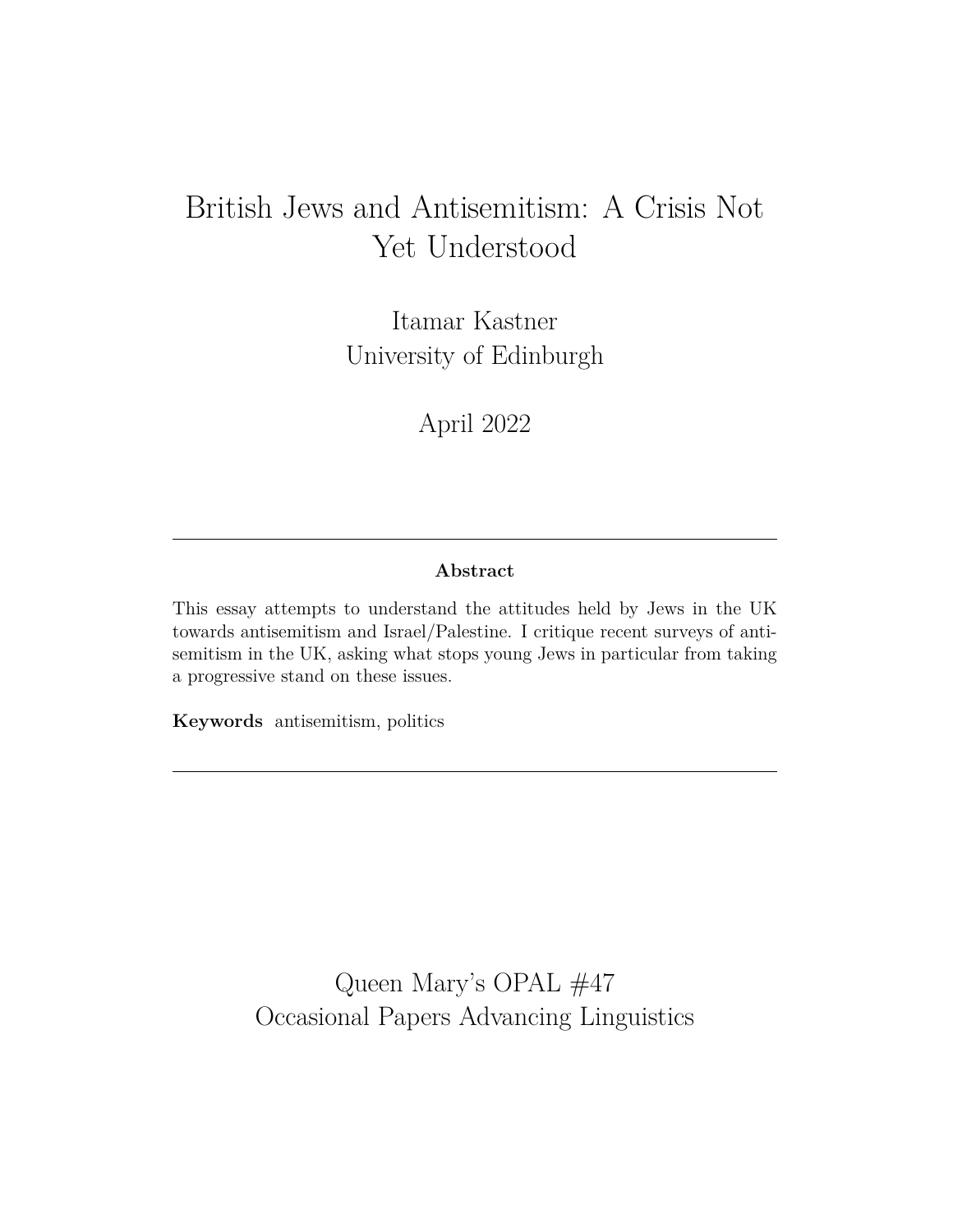# **1 Introduction**

The title of this piece alludes to Gidley et al (2020), "Labour and antisemitism: A crisis misunderstood", a thought-provoking article I first learned about during a meeting with Hagit and which has influenced a lot of my thinking recently. It seems appropriate, then, to take this opportunity and put on paper some of the themes that I was lucky enough to discuss with her over the past few years. While the current contribution is more of a freeform essay than a scholarly paper, I hope that like with my academic work, at the very least I can present reasonable ideas for Hagit – and others – to think about and vehemently disagree with.

The main issue I want to broach is the following: Assuming (a) that contemporary Israel is somewhere between a sinister apartheid state and a state naively benefitting from a settler-colonial history, (b) that antisemitism is a real problem permeating all levels of society, and (c) that Jews have a moral responsibility to show solidarity with other oppressed peoples (especially Palestinians) alongside their own struggle to eradicate antisemitism, as does everyone else; taking all this as our starting point, why aren't British Jews taking a progressive stance regarding antisemitism and Israel, be it as separate issues or their interaction?

The answer can't be that these assumptions are wrong. First, because they aren't: Israel's misdeeds have been thoroughly documented, antisemitism rears its head constantly (often with tragic outcomes), and [none of us are](https://www.lbi.org/collections/walter-plaut/) [free till all of us are free](https://www.lbi.org/collections/walter-plaut/). And second, because we've seen this very thing happen in North America: young progressive Jews in the USA and Canada are spearheading movements that are unabashedly Jewish while being critical of their own governments as well as the Israeli government. What's stopping British Jews from doing the same?

To frame the discussion, I'll first need to consider what kind of problem antisemitism is in the UK, followed by my speculation on why young British Jews aren't taking action. I use the phrase *British Jews* for convenience in what follows, instead of "Jews in the UK", and I will on occasion use terms from both the UK and the USA (e.g. POC/BAME, lib-

<sup>∗</sup>Thanks to Daphna Baram, David Heap, Tséla Rubel and Laurie Turrell for comments on a previous draft. The opinions expressed here are my own (though some I stole from Hagit).

<span id="page-1-0"></span><sup>1</sup>Gidley, Ben, Brendan McGeever and David Feldman (2020). Labour and Antisemitism: A Crisis Misunderstood. *The Political Quarterly* 91(2):413–421.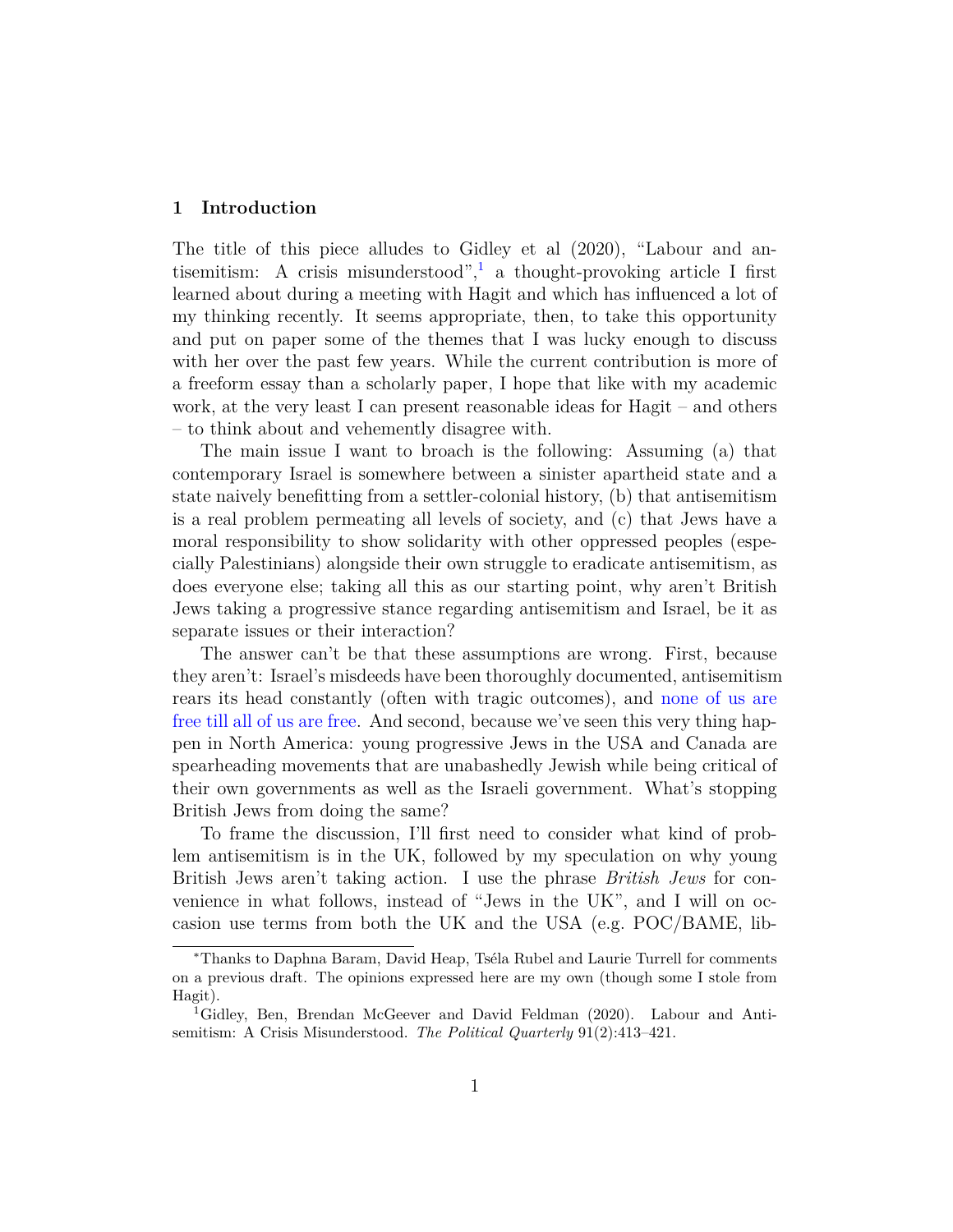eral/progressive/conservative).

#### **2 How not to measure antisemitism in the UK**

How much of a problem is antisemitism in the UK? While no one can answer this question authoritatively, Gidley et al (2020) summarize a number of recent surveys and studies, all of which are worth paying attention to. As we'll see in a moment, some parties are also pushing definitions of antisemitism which have very little to do with antisemitism as such. But one recent answer deserves to be critiqued.

What I'd like to analyse is the "[Antisemitism Barometer"](https://antisemitism.org/barometer/#2020) published by the *Campaign Against Antisemitism*, a survey of attitudes which made headlines earlier in 2021. The Barometer concluded that "Britain's Jews are back from the brink" after the destructive impact of what is unironically referred to as "The Corbyn Era". The associated headlines and excerpts drew a picture of the UK as a place in which many non-Jews are antisemitic to a significant degree, and in which British Jews have been growing uneasy. These headlines miss the mark completely, for a number of reasons I have yet to see addressed.

The Barometer consisted of two separate surveys: one asked non-Jews about their attitudes towards Jews and Israel, and the other polled Jewish respondents about life in the UK. Understanding the true findings of the two surveys is impossible without taking two crucial points into account: the conflation of anti-Zionism with antisemitism, and the decision on which British Jews deserve to voice their concerns.

Starting with the survey of British non-Jews, reports in the media such as an article in [the Guardian](https://www.theguardian.com/news/2021/jan/17/half-of-british-jews-will-not-display-public-sign-of-judaism) implicitly lumped together hatred of Jews, on the one hand, with anti-Zionism and criticism of Israel, on the other hand. The actual [design of the Barometer](https://antisemitism.org/wp-content/uploads/2021/03/Antisemitism-Barometer-2020-3.pdf) explicitly combined anti-Jewish evaluations with anti-Zionist evaluations in a unified metric. Treating the two as one and the same has not been an innocent assumption for decades, indicating a very poor understanding of the issues, if not a deliberate choice; equating antisemitism with criticism of Israel wipes out any constructive dialog regarding the actions of the Israeli government. There are many nuanced conversations to be had around these issues, which I cannot do justice to here. What's important is that the statements on the "anti-Zionist" part of the Barometer survey were reductionist, sounding deceptively reasonable ("Does Israel have a right to defend itself?") while doing nothing more than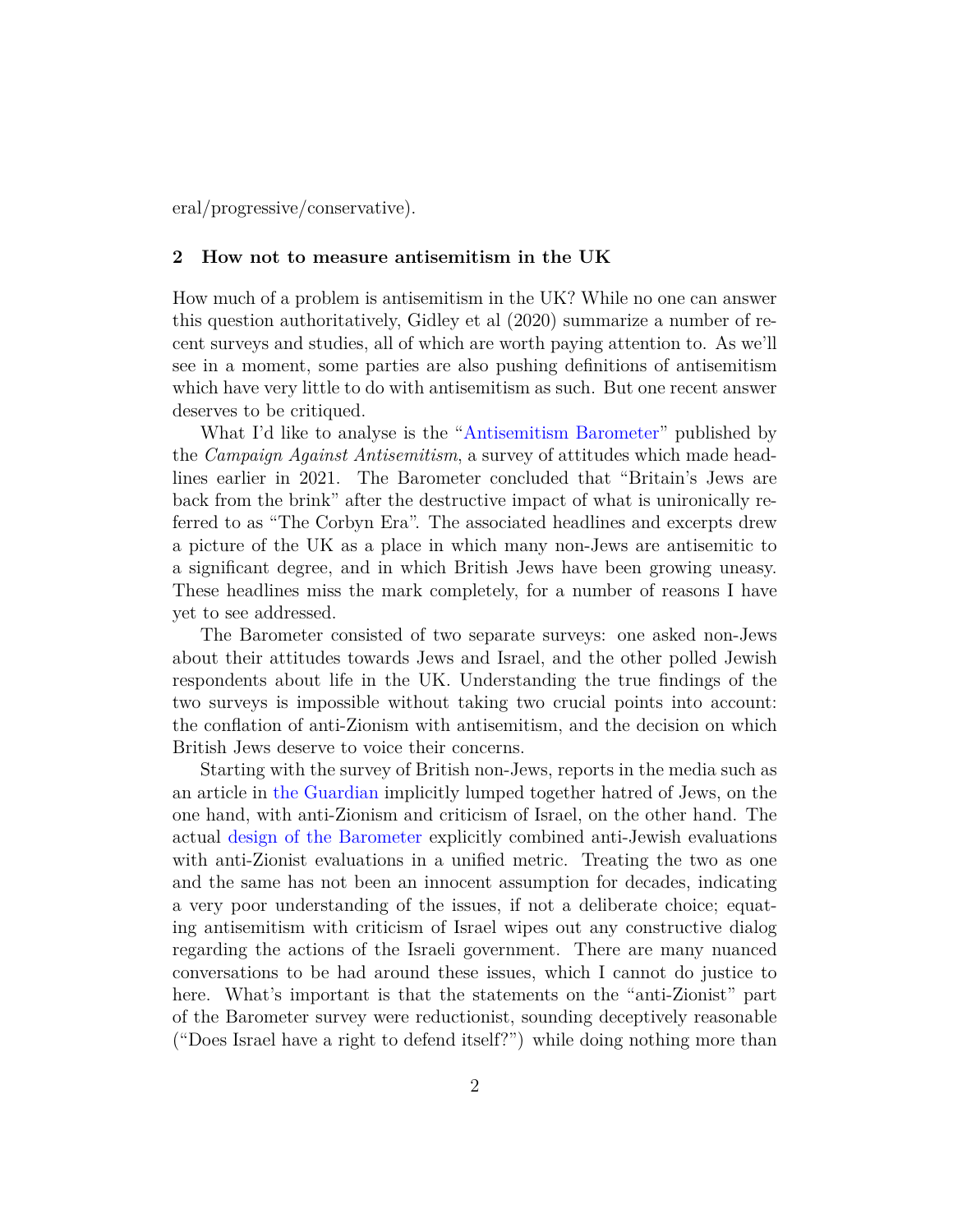entrench false dichotomies such as the binary choice between supporting the Israeli government and being an antisemite.

Moving on to the survey of almost 3,500 British Jews, we find [the mean](https://antisemitism.org/wp-content/uploads/2021/01/Antisemitism-Barometer-Companion-Paper-2020.pdf) age of respondents given as  $52\pm17$  years. One main finding trumpeted by the *Campaign Against Antisemitism* relates to Jews who had considered leaving the UK but changed their mind in 2019: of these, half mentioned Corbyn's loss in the General Election as reason to stay. But what's really going on is obvious: if you're a middle-aged Jew who thought Corbyn was dangerous, for whatever reason, then of course you feel safer with him not leading the country. That's not news. We might also point out that of the 3,499 respondents, 41% identified as pro-Leave and 44% as pro-Remain. But we already know from [various](https://yougov.co.uk/topics/politics/articles-reports/2016/06/27/how-britain-voted) [sources](https://lordashcroftpolls.com/2019/03/a-reminder-of-how-britain-voted-in-the-eu-referendum-and-why/) that young people across the UK voted to Remain by large margins, [as did Jews in general](https://www.haaretz.com/world-news/europe/poll-nearly-60-percent-of-british-jews-voted-to-say-in-eu-1.5404405), providing another indication that the CAA's sample cannot be representative.

Silence from Jewish institutions leads me to conclude that the British Jewish establishment was content with the CAA and the Barometer. As a result of the two choices analysed above, the Barometer and articles like the one in the Guardian have made it sound as though antisemitism is on the rise in the UK, a development which in turn is primarily due to Jeremy Corbyn and Labour. The survey effectively lambasted an *opposition* party for a situation that the Government would be accountable for, even though this was no more "the Corbyn era" than it was the Farage or Johnson era (two figures who are far more harmful to a diverse and inclusive UK). There was no discussion of whether antisemitism is actually on the rise (maybe it is, maybe it isn't); there was no discussion of a potentially similar rise in antisemitism in a number of other Western countries; and there was no mention of the flames of xenophobia fanned by elected officials within and outwith the UK in recent years, leading to concomitant racist attacks against other minoritized groups.

To sum up, the Barometer is useless because it conflates antisemitism with anti-Zionism, but it's instructive in showing us who the Jewish community feels should speak for British Jews: older conservative Jews.

### **3 What do young British Jews think?**

It's frustratingly difficult to get a good idea of what young British Jews actually think about these issues. One obvious place to start would be the Union of Jewish Students (UJS). Yet the UJS is far from progressive: it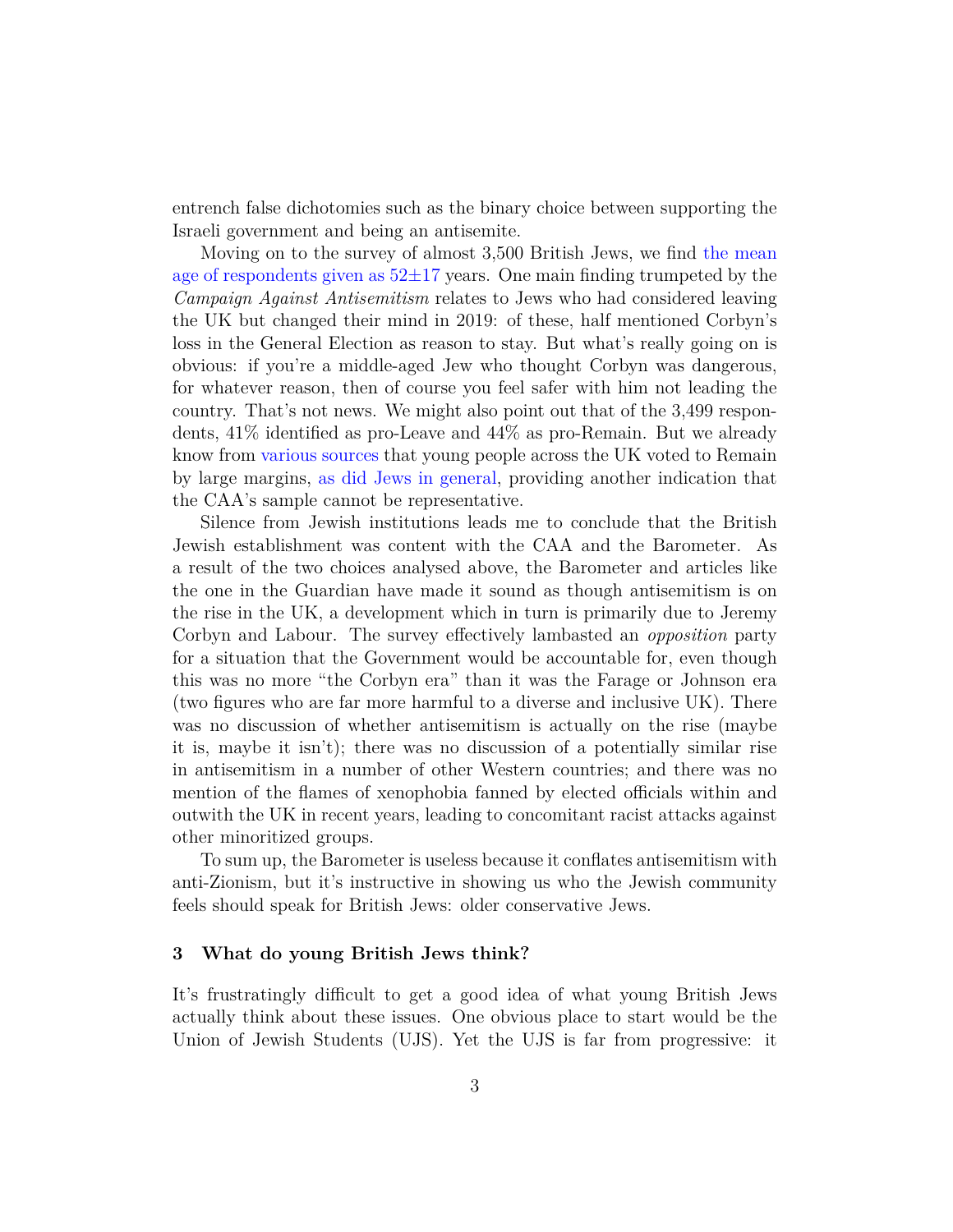had to pass [a formal motion](https://www.thejc.com/news/news/ujs-votes-to-make-non-zionists-feel-welcome-in-jsocs-1paaejZ0dIsJwZtOdz3yth) determining that non-Zionist students are not *muktzeh*, and while it did fall in line with other Jewish institutions in [calling](https://www.ujs.org.uk/jewish_students_take_a_stand_against_islamophobia) [for the resignation](https://www.ujs.org.uk/jewish_students_take_a_stand_against_islamophobia) of National Jewish Fund UK chairperson Samuel Hayek following his Islamophobic remarks, the UJS is also [consistently quick to](https://www.thenational.scot/news/19860297.edinburgh-university-row-definition-antisemitism-adopted-institution/) [defend](https://www.thenational.scot/news/19860297.edinburgh-university-row-definition-antisemitism-adopted-institution/) the highly problematic IHRA definition of antisemitism.

If not out of UJS shall go forth the law, what about young British Jews who are unabashedly progressive, even radical? While we don't know what their thoughts on antisemitism are, we do find more anti-occupation activism from young Jews on both sides of the Atlantic, embodied by initiatives such as [IfNotNow](https://www.ifnotnowmovement.org/) in North America and [Na'amod](https://naamod.org.uk/) in the UK. These activists are young (unlike the Barometer respondents, who were aged 35–70) and they do not accept their elders' automatic support of Israel and the occupation. IfNotNow, in particular, have provided a blueprint for how Jews can draw on their heritage to fight for social justice in all its forms in the USA, be it by supporting young, progressive lawmakers such as Jamaal Bowman, joining protests against Trump's detention camps, or challenging Jewish institutions which had seen themselves as being beyond reproach such as AIPAC and Birthright Israel. Yet in the UK, even though Na'amodniks or Jewdas carry out the occasional high-profile activity, this disruption of the established, conservative institutions is an essential part of the conversation that British Jews are not having.

But why not? Hagit suggested to me once that the difference is between the young people who actively ask questions or seek answers, and those who don't: if you try to find out the truth, you will be moved to fight the injustices that you invariably find. But if that were the case, then why do so few of these young people ask questions in the UK? At the usual risk of painting many distinct individuals with a broad brush, I can think of a few interlinked reasons.

First, the level of discourse seems to be different than in the US. Progressive Americans split hairs over identity, anti-racism, intersectionality, activism and fascism on a regular basis, with progressive American Jews easily adding antisemitism and their heritage to the mix. Jewish pluralism is a staple of conversations within American Jewry. There are platforms of various kinds for these debates to take place on, as with April Rosenblum's (2007) pamphlet *[The Past Didn't Go Anywhere](https://www.aprilrosenblum.com/thepast)* and the recent discussion in the pages of *[Jewish Currents](https://jewishcurrents.org/letters-to-the-editor-how-not-to-fight-antisemitism/)*. Where do you go to in the UK for these discussions? Certainly not leading newspaper *The Jewish Chronicle*, which is largely conservative. The community itself is relatively old in many senses,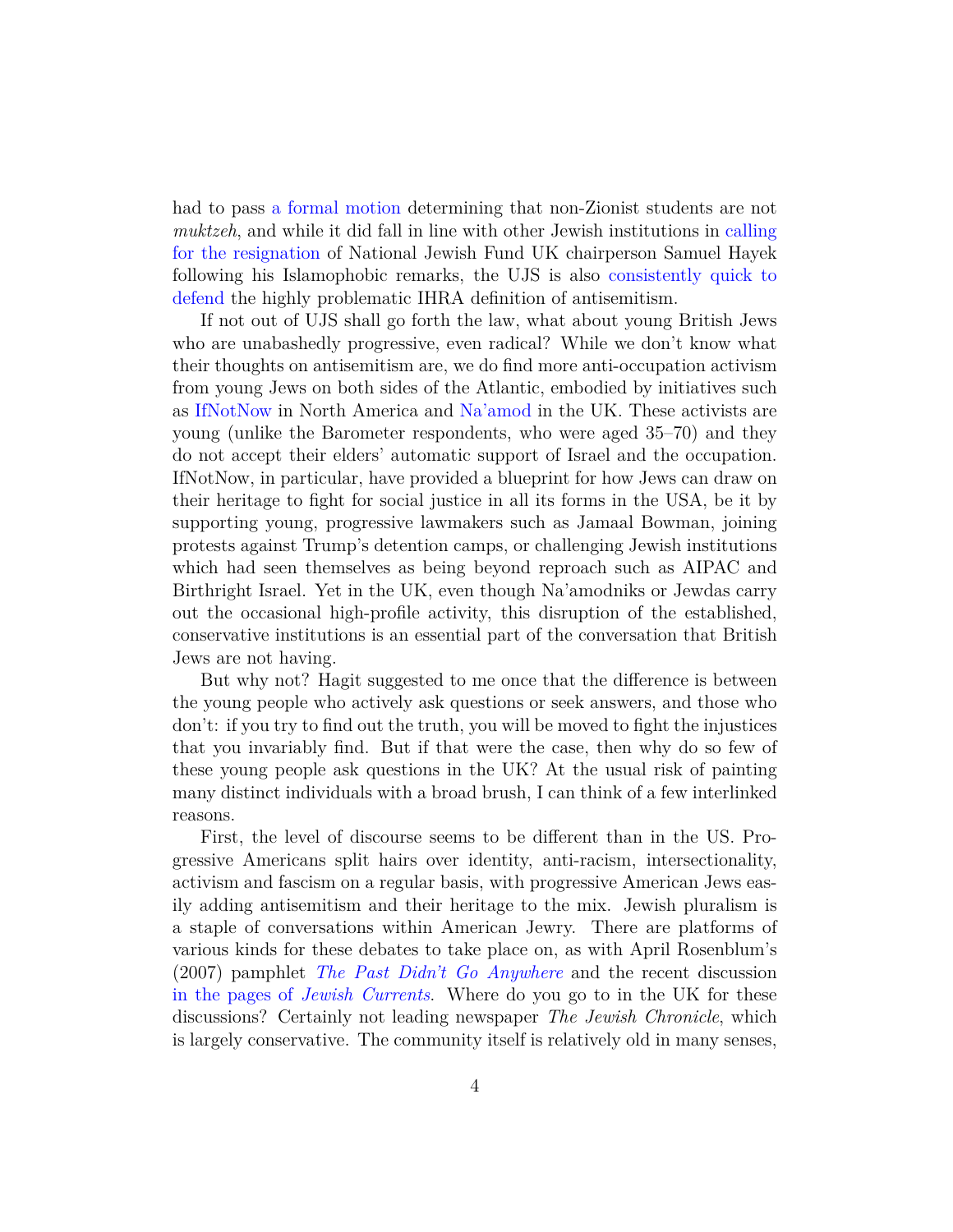including being more established chronologically than the American Jewish community. The Board of Deputies of British Jews is likewise fairly conservative and has traditionally tried to [stay on the good side of the UK](https://www.heyalma.com/what-we-can-learn-from-the-43-group-the-british-jewish-anti-fascist-collective/) [government](https://www.heyalma.com/what-we-can-learn-from-the-43-group-the-british-jewish-anti-fascist-collective/). Progressive publications like *[Vashti](https://vashtimedia.com/)* and *[Jewdas](https://www.jewdas.org/)* are few and far between, gaining much less traction that either of the *JC*s, at least as reflected in the general media.

The eagerness with which at least some young American Jews throw themselves into discussions of intersectionality and solidarity leads me to another possibility. Perhaps British Jews have not yet figured out where they fit in conversations of whiteness, colonialism and white privilege. In the US, young progressive Jews have taken a stance: they are predominantly white, but also Jewish, so they must use their white privilege to support People of Color (and naturally Jews of Color) while distancing themselves from white supremacy. At the same time, they are vocal about white supremacy's dangers to Jews. British Jews might be skittish about confronting the fact that they generally benefit from their skin colour.

In fairness to British Jews, ethnicity and racism are just as messed up in the UK as in the US. [Whether British Jews even count as "white" is](https://www.jewdas.org/aging-liberal-confuses-self-blames-left/) [a vexed question](https://www.jewdas.org/aging-liberal-confuses-self-blames-left/). Historically, they do not; a Jew was not culturally or ethnically "white" in the same way that Irish weren't "white" in early  $20<sup>th</sup>$ century North America. A standard demographic form here always leaves me confused as to whether I'm "White—other" or just "Other". And I definitely don't know whether I'm BAME (Black Asian, and Minority Ethnic), since I benefit from whiteness in ways that my BAME colleagues typically don't, but suffer from white supremacy all the same. So perhaps that's part of the issue: young British Jews haven't found the way to position themselves in the way that young American Jews have.

Even if that were the case, though, what are the underlying reasons? Since I'm speculating wildly at this point, it could be that British Jews don't feel like they have the cultural capital to shake things up. Gidley et al (2020:417) note that while the situation in Palestine did lead some leftists to antisemitic discourse, that discourse was already there, drawing anti-capitalist sentiment which relied on pervasive antisemitic themes and conspiracies. Perhaps British Jews don't want to shake this hornet's nest. In that case, an open question would be what it would take to embolden them to rise up.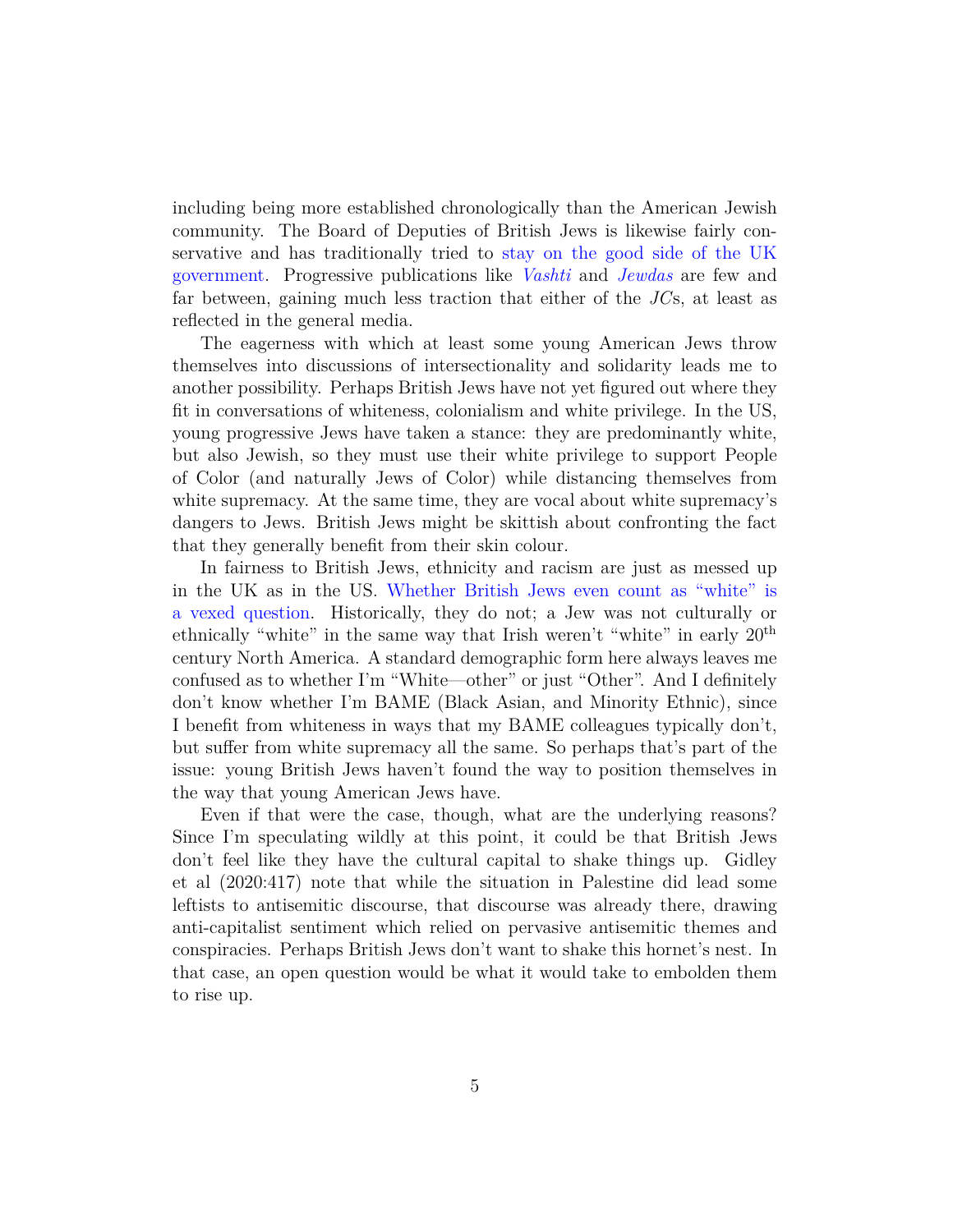# **4 Conclusion**

The Trump years were a rallying call for many progressives in the USA. Progressive Jewish organizations such as IfNotNow were able to find their place in the counter-authoritarian wave, amplify minoritized voices, and grow in the process. Unfortunately, it's difficult to say the same about progressive British Jews, even though the recent Tory years have been similarly disastrous for the political and civil spheres in the UK (from Brexit to the Policing Bill, from Covid and "herd immunity" to the Judicial Review Bill, and with Boris Johnson as an even-poorer-man's Donald Trump).

Local turmoil does not have to be the only spur for action. The silence of British Jews, and especially young British Jews, grows all the louder when considering the IHRA definition of antisemitism. And to be fair to British Jews, our institutions aren't making it easy on them: many institutions ([mine](https://www.ucuedinburgh.org.uk/s/Finalised-UoE-UCU-IHRA-public-letter-Jan-2022-1.pdf) [included\)](https://www.ucuedinburgh.org.uk/s/Finalised-UoE-UCU-IHRA-public-letter-Jan-2022-1.pdf) are knowingly disrupting efforts to tackle antisemitism and racism as they double down on the IHRA definition. Be that as it may, antisemitism has been used quite transparently as a weapon to silence critique of Israel. I'm grateful to Hagit for bringing me into the fight against the adoption of this definition in academia, though one question which she has helped point me to lingers on: why does this sort of thing work time and time again? Why are so many institutions – countries, non-profits, universities – eager to adopt definitions that confound antisemitism with criticism of Israel? That move must serve everyone involved, somehow.

To avoid any doubt and in anticipation of potential bad-faith reactions to this piece: clearly British Jews do encounter antisemitism, as do Jews anywhere. But to fight it properly, one needs to recognize that there are commonalities and differences between racism, antisemitism, anti-Zionism and criticism of the Israeli government, and that what is required is difficult conversations about Israel and inherent racism in our societies, rather than tokenistic outrage. I suggested, tentatively, that the Jewish establishment isn't interested in these conversations and that young British Jews haven't figured out how to approach them, perhaps being too scared to do so.

Hagit and her peers set a formidable example for us all to follow (see also Tuller et al, this volume). She and I are a generation or so apart. At around the same time she visited Gaza, my peers and I experienced the beginning of IfNotNow's growth in New York; in particular, I saw how important it was for progressive Israeli Jews of my generation to support progressive Jews in the diaspora. But there are still quite a few things that neither of us